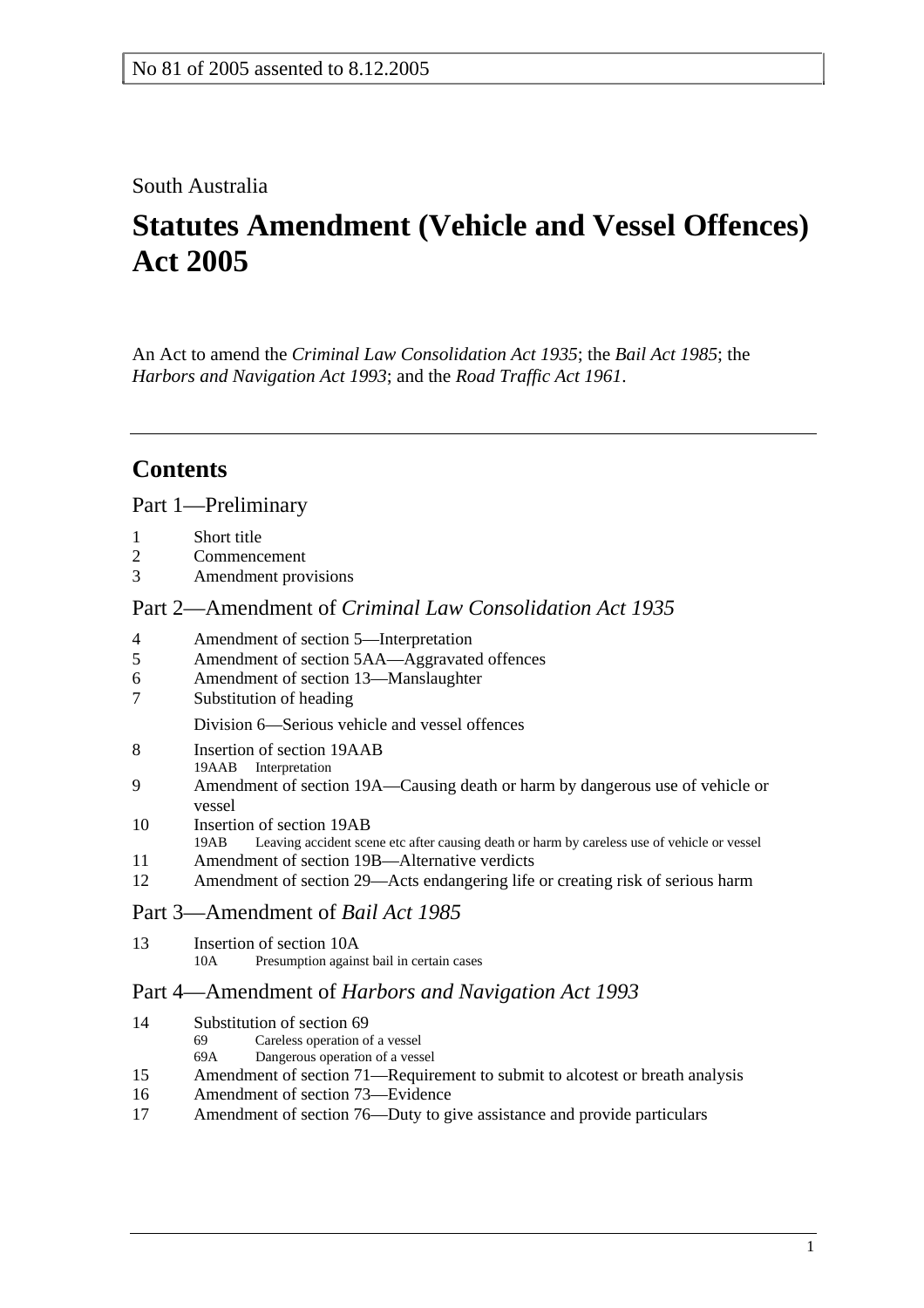## Part 5—Amendment of *Road Traffic Act 1961*

- 18 Amendment of section 43—Duty to stop, give assistance and present to police where person killed or injured
- 19 Amendment of section 45—Careless driving
- 20 Amendment of section 46—Reckless and dangerous driving
- 21 Amendment of section 47E—Police may require alcotest or breath analysis
- 22 Amendment of section 47EAA—Police may require drug screening test, oral fluid analysis and blood test
- 23 Amendment of section 47GA—Breath analysis where drinking occurs after driving
- 24 Amendment of section 47K—Evidence etc
- 25 Repeal of section 164
- 26 Insertion of section 169B
	- 169B Effect of imprisonment on disqualification

## **The Parliament of South Australia enacts as follows:**

## **Part 1—Preliminary**

#### **1—Short title**

This Act may be cited as the *Statutes Amendment (Vehicle and Vessel Offences) Act 2005*.

### **2—Commencement**

This Act will come into operation on a day to be fixed by proclamation.

### **3—Amendment provisions**

In this Act, a provision under a heading referring to the amendment of a specified Act amends the Act so specified.

## **Part 2—Amendment of** *Criminal Law Consolidation Act 1935*

### **4—Amendment of section 5—Interpretation**

(1) Section 5(1)—after the definition of *court* insert:

*drive* includes ride;

*driver's licence* includes a learner's permit;

(2) Section 5(1)—after the definition of *local government body* insert:

*motor vehicle* means a vehicle that is propelled by a motor;

*motor vessel* means a vessel that is propelled by a motor;

### (3) Section 5(1)—after the definition of *sexual intercourse* insert:

*vehicle* includes an animal;

*vessel* has the same meaning as in the *Harbors and Navigation Act 1993*.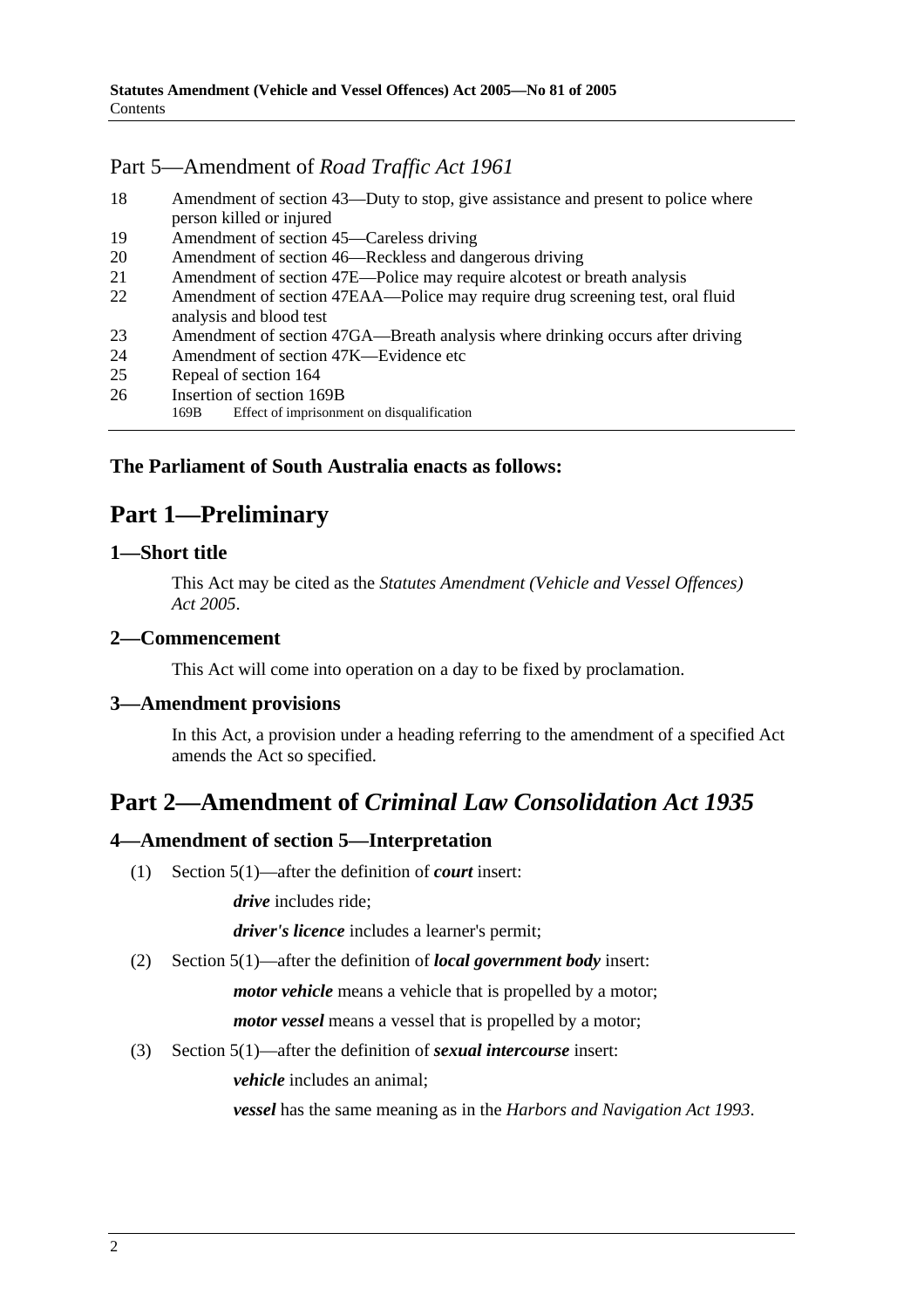#### **5—Amendment of section 5AA—Aggravated offences**

(1) Section 5AA(1)—delete "An" and substitute:

Subject to subsection (1a), an

- (2) Section 5AA—after subsection (1) insert:
	- (1a) For the purposes of section 19A, an aggravated offence is an offence committed in the following circumstances:
		- (a) the offender committed the offence in the course of attempting to escape pursuit by a police officer;
		- (b) the offender was, at the time of the offence, driving a vehicle knowing that he or she was disqualified, under the law of this State or another State or Territory of the Commonwealth, from holding or obtaining a driver's licence or that his or her licence was suspended by notice given under the *Road Traffic Act 1961*;
		- (c) the offender committed the offence as part of a prolonged, persistent and deliberate course of very bad driving or vessel operation;
		- (d) the offender committed the offence while there was present in his or her blood a concentration of .15 grams or more of alcohol in 100 millilitres of blood;
		- (e) the offender was, at the time of the offence, driving a vehicle in contravention of section 45A or 47 of the *Road Traffic Act 1961* or operating a vessel in contravention of section 70(1) of the *Harbors and Navigation Act 1993*.

#### **6—Amendment of section 13—Manslaughter**

Section 13—after its present contents (now to be designated as subsection (1)) insert:

- (2) If a court convicting a person of manslaughter is satisfied that the victim's death was caused by the convicted person's use of a motor vehicle, the court must order that the person be disqualified from holding or obtaining a driver's licence for 10 years or such longer period as the court orders.
- (3) Where a convicted person is disqualified from holding or obtaining a driver's licence—
	- (a) the disqualification operates to cancel any driver's licence held by the convicted person as at the commencement of the period of disqualification; and
	- (b) the disqualification may not be reduced or mitigated in any way or be substituted by any other penalty or sentence.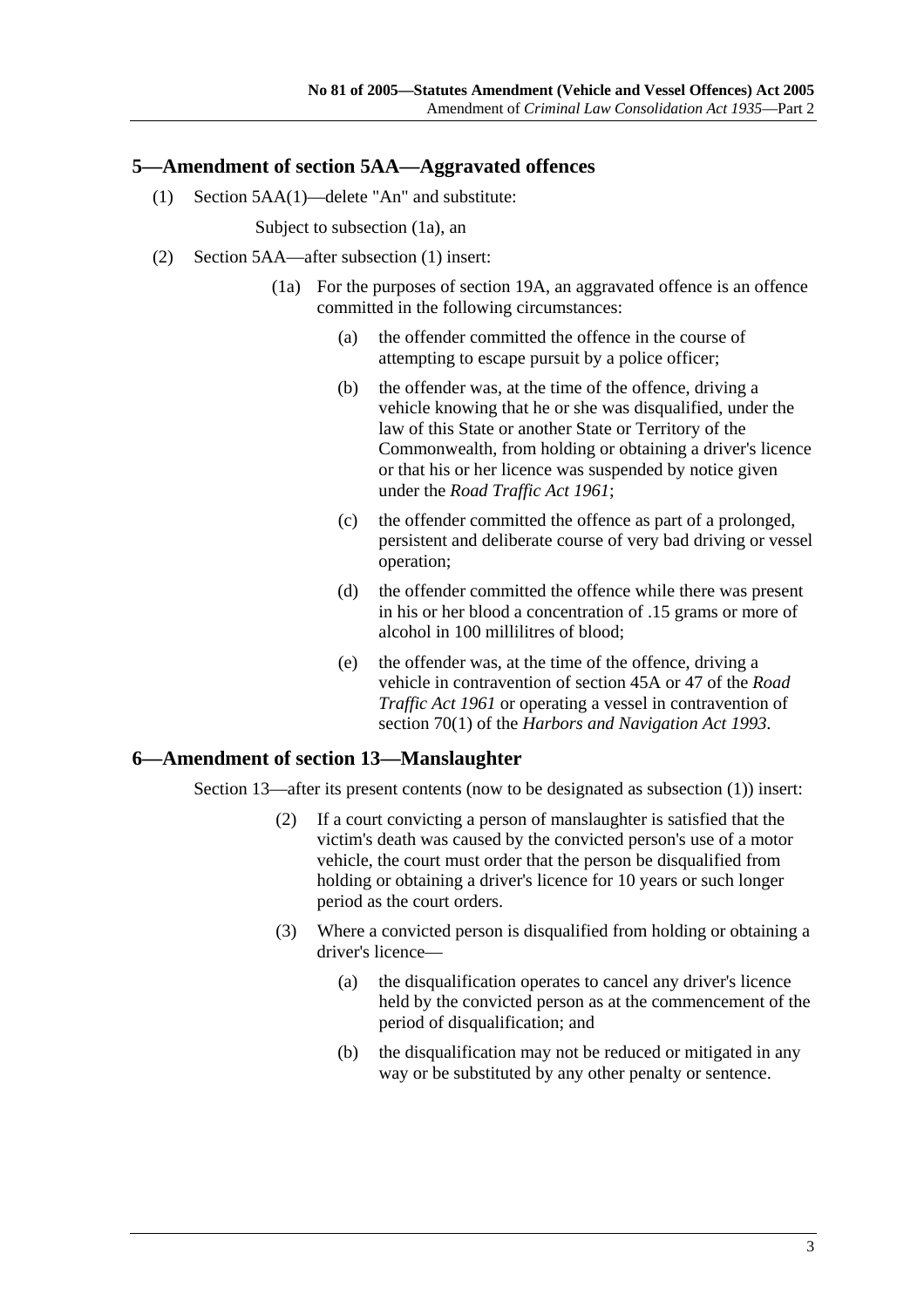#### **7—Substitution of heading**

Heading to Part 3 Division 6—delete the heading and substitute:

### **Division 6—Serious vehicle and vessel offences**

#### **8—Insertion of section 19AAB**

Before section 19A insert:

#### **19AAB—Interpretation**

In this Division—

*consumption* in relation to a drug includes injection and any other form of administration;

*harm*, *physical harm* and *serious harm* have the same meanings as in section 21.

### **9—Amendment of section 19A—Causing death or harm by dangerous use of vehicle or vessel**

(1) Section 19A(1)(a)—delete "drives a motor vehicle" and substitute:

drives a vehicle or operates a vessel

(2) Section 19A(1)—after subsection (1) insert:

Maximum penalty:

- (a) where a motor vehicle or motor vessel was used in the commission of the offence—
	- (i) for a first offence that is a basic offence—imprisonment for 15 years and, in the case of an offence involving the use of a motor vehicle, disqualification from holding or obtaining a driver's licence for 10 years or such longer period as the court orders;
	- (ii) for a first offence that is an aggravated offence or for any subsequent offence—imprisonment for life and, in the case of an offence involving the use of a motor vehicle, disqualification from holding or obtaining a driver's licence for 10 years or such longer period as the court orders;
- (b) where neither a motor vehicle nor motor vessel was used in the commission of the offence—imprisonment for 7 years.
- (3) Section 19A(2)—delete subsection (2)
- (4) Section 19A(3)(a)—delete "or rides a vehicle or an animal" and substitute: a vehicle or operates a vessel
- (5) Section 19A(3)(b)—delete "bodily"
- (6) Section 19A(3)—after subsection (3) insert: Maximum penalty: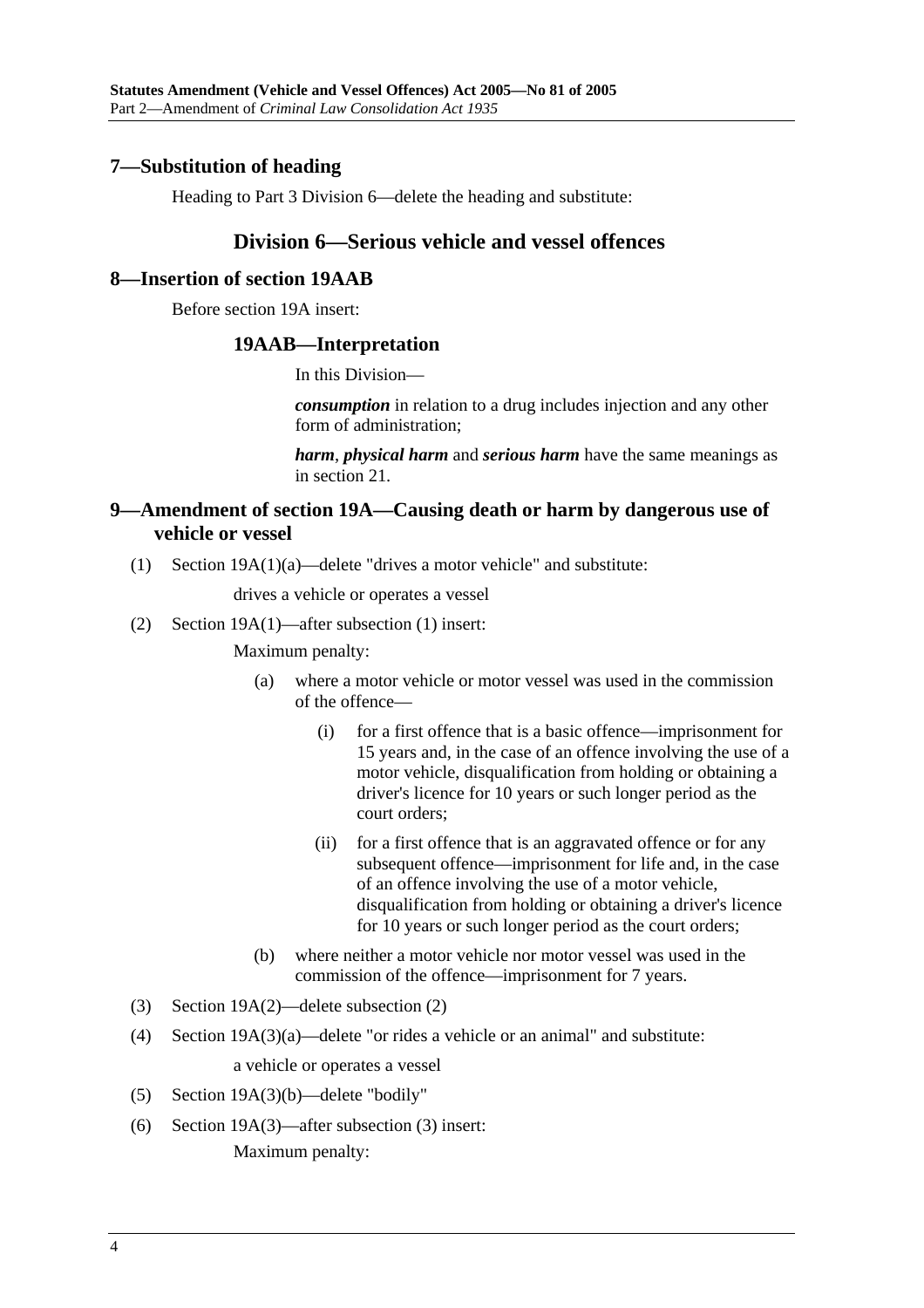- (a) where a motor vehicle or motor vessel was used in the commission of the offence and serious harm was caused to a person—
	- (i) for a first offence that is a basic offence—imprisonment for 15 years and, in the case of an offence involving the use of a motor vehicle, disqualification from holding or obtaining a driver's licence for 10 years or such longer period as the court orders;
	- (ii) for a first offence that is an aggravated offence or for any subsequent offence—imprisonment for life and, in the case of an offence involving the use of a motor vehicle, disqualification from holding or obtaining a driver's licence for 10 years or such longer period as the court orders;
- (b) where a motor vehicle or motor vessel was used in the commission of the offence but serious harm was not caused to any person—
	- (i) for a first offence that is a basic offence—imprisonment for 5 years and, in the case of an offence involving the use of a motor vehicle, disqualification from holding or obtaining a driver's licence for 1 year or such longer period as the court orders;
	- (ii) for a first offence that is an aggravated offence or for any subsequent offence—imprisonment for 7 years and, in the case of an offence involving the use of a motor vehicle, disqualification from holding or obtaining a driver's licence for 3 years or such longer period as the court orders;
- (c) where neither a motor vehicle nor motor vessel was used in the commission of the offence—imprisonment for 5 years.
- (7) Section 19A(4)—delete subsection (4)
- (8) Section 19A(5)—after "motor vehicle" insert:

or the operation of a motor vessel

 (9) Section 19A(5)—delete "subsection (2) or (4)(a) unless it resulted in the death of," and substitute:

> subsection (1), or an offence against subsection (3) in which serious harm was caused to a person, unless it resulted in the death of, or grievous bodily

(10) Section 19A(7)—after "omission" insert:

(but in determining whether an offence arising out of a particular act or omission is a first or subsequent offence for the purposes of this section, a conviction for an offence arising out of the same act or omission cannot be taken into account)

(11) Section 19A(10)—delete subsection (10)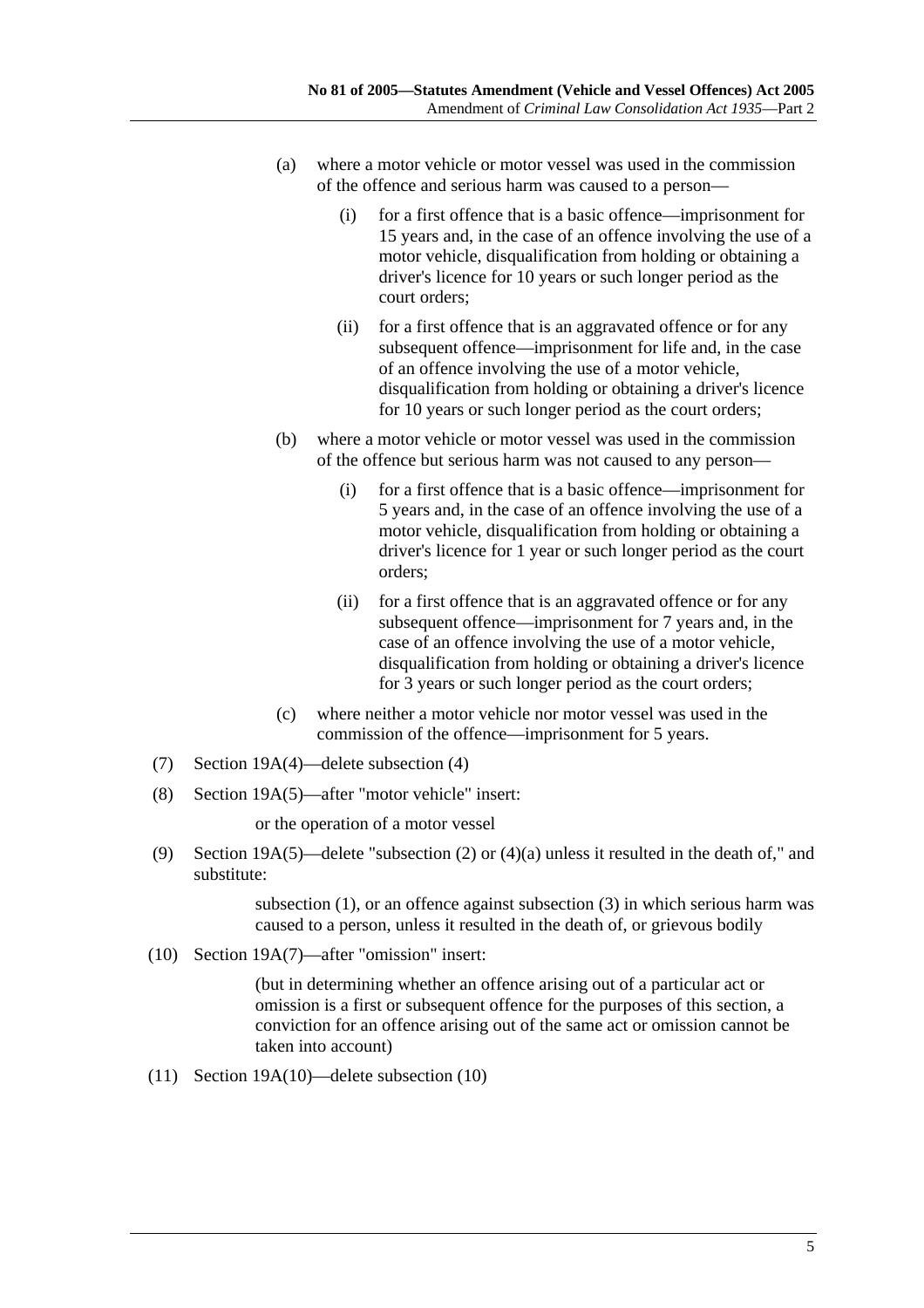#### **10—Insertion of section 19AB**

After section 19A insert:

### **19AB—Leaving accident scene etc after causing death or harm by careless use of vehicle or vessel**

- (1) A person who—
	- (a) drives a vehicle or operates a vessel without due care or attention; and
	- (b) by that conduct, causes the death of another; and
	- (c) fails to satisfy the statutory obligations of a driver of a vehicle or an operator of a vessel (as the case may be) in relation to the incident,

is guilty of an offence.

Maximum penalty:

- (a) where a motor vehicle or motor vessel was used in the commission of the offence—
	- (i) for a first offence—imprisonment for 15 years and, in the case of an offence involving the use of a motor vehicle, disqualification from holding or obtaining a driver's licence for 10 years or such longer period as the court orders;
	- (ii) for a subsequent offence—imprisonment for life and, in the case of an offence involving the use of a motor vehicle, disqualification from holding or obtaining a driver's licence for 10 years or such longer period as the court orders;
- (b) where neither a motor vehicle nor motor vessel was used in the commission of the offence—imprisonment for 7 years.
- (2) A person who—
	- (a) drives a vehicle or operates a vessel without due care or attention; and
	- (b) by that conduct, causes physical harm to another; and
	- (c) fails to satisfy the statutory obligations of a driver of a vehicle or an operator of a vessel (as the case may be) in relation to the incident,

is guilty of an offence.

Maximum penalty:

 (a) where a motor vehicle or motor vessel was used in the commission of the offence and the physical harm caused to a person amounts to serious harm—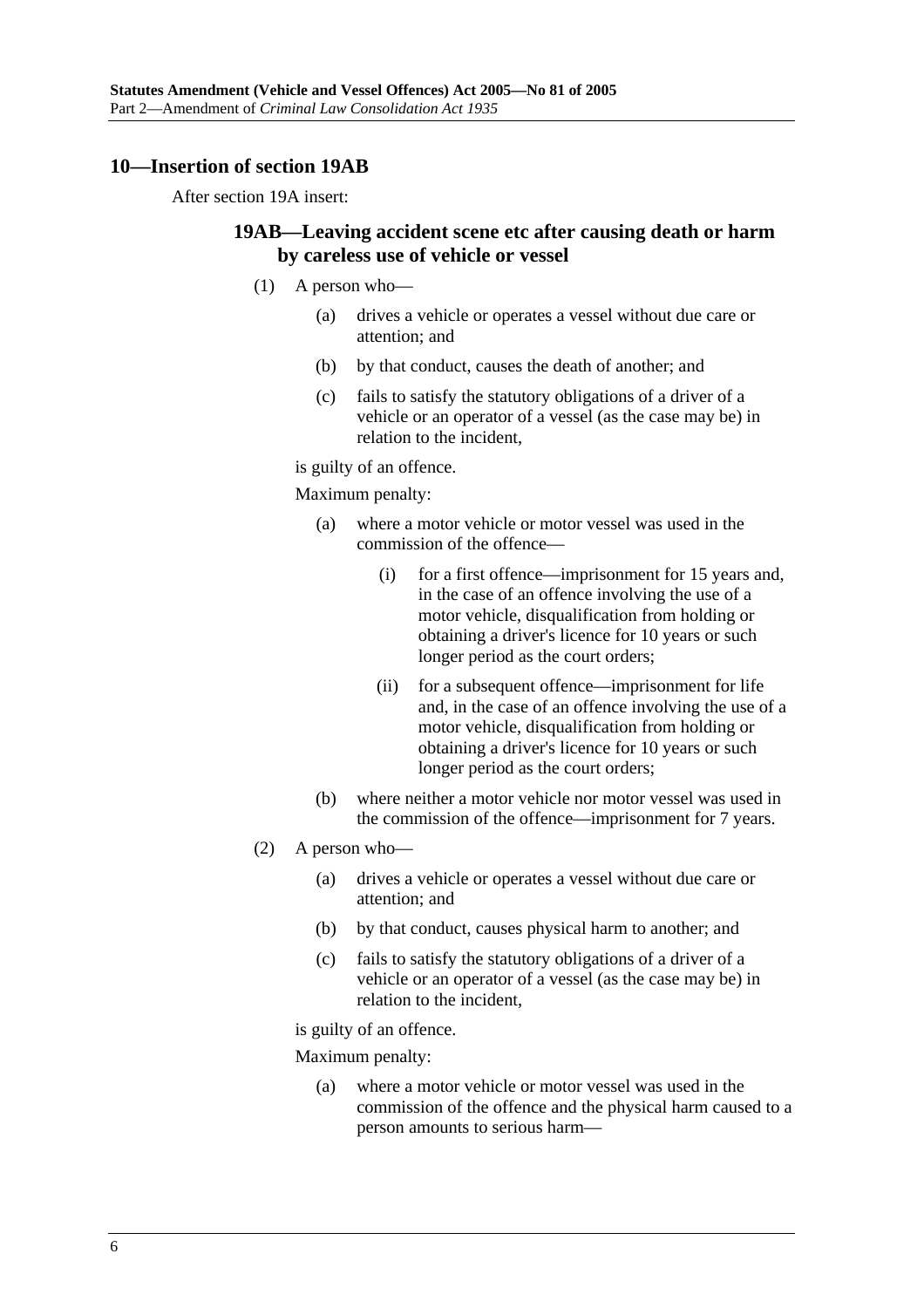- (i) for a first offence—imprisonment for 15 years and, in the case of an offence involving the use of a motor vehicle, disqualification from holding or obtaining a driver's licence for 10 years or such longer period as the court orders;
- (ii) for a subsequent offence—imprisonment for life and, in the case of an offence involving the use of a motor vehicle, disqualification from holding or obtaining a driver's licence for 10 years or such longer period as the court orders;
- (b) where a motor vehicle or motor vessel was used in the commission of the offence but the physical harm caused to any person does not amount to serious harm—
	- (i) for a first offence—imprisonment for 5 years and, in the case of an offence involving the use of a motor vehicle, disqualification from holding or obtaining a driver's licence for 1 year or such longer period as the court orders;
	- (ii) for a subsequent offence—imprisonment for 7 years and, in the case of an offence involving the use of a motor vehicle, disqualification from holding or obtaining a driver's licence for 3 years or such longer period as the court orders;
- (c) where neither a motor vehicle nor motor vessel was used in the commission of the offence—imprisonment for 5 years.
- (3) For the purposes of subsection (1) and (2)—
	- (a) a person fails to satisfy the statutory obligations of a driver of a vehicle in relation to an incident if the person commits an offence against section 43 of the *Road Traffic Act 1961* in relation to the incident; and
	- (b) a person fails to satisfy the statutory obligations of an operator of a vessel in relation to an incident if the person commits an offence against section 75 or 76 of the *Harbors and Navigation Act 1993* in relation to the incident.
- (4) In determining whether an offence is a first or subsequent offence for the purposes of this section, all previous offences against this section or section 19A that involved the driving of a motor vehicle or operation of a motor vessel must be taken into account except that such an offence will not be taken to be a previous offence for the purposes of subsection (1), or an offence against subsection (2) in which serious harm was caused to a person, unless it resulted in the death of, or grievous bodily or serious harm to, the victim.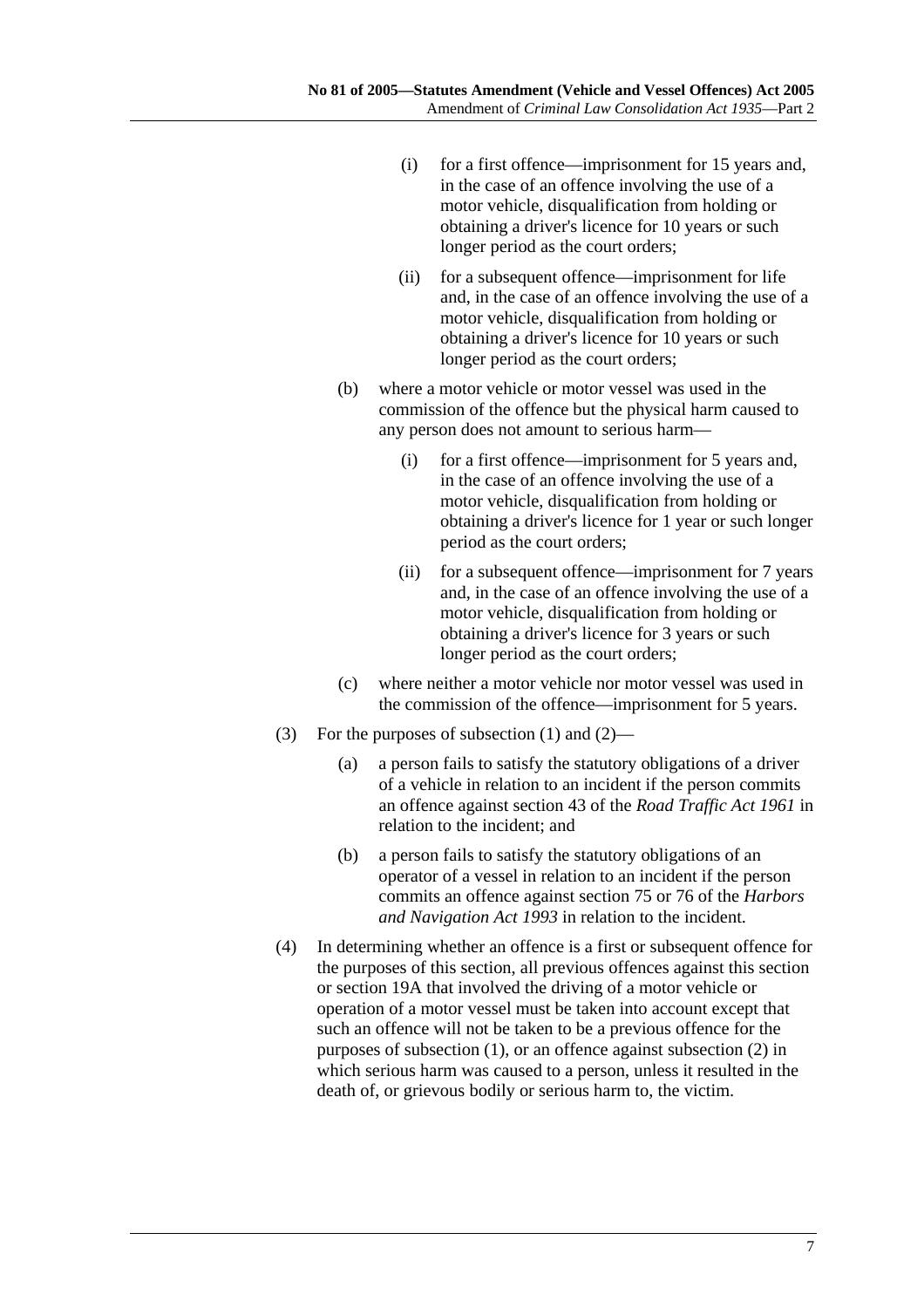- (5) Where a convicted person is disqualified from holding or obtaining a driver's licence—
	- (a) the disqualification operates to cancel any driver's licence held by the convicted person as at the commencement of the period of disqualification; and
	- (b) the disqualification may not be reduced or mitigated in any way or be substituted by any other penalty or sentence.
- (6) A person is liable to be charged with and convicted of an offence against subsection (1) in respect of each person killed, and of an offence against subsection (2) in respect of each person who suffers physical harm, in consequence of the same act or omission (but in determining whether an offence arising out of a particular act or omission is a first or subsequent offence for the purposes of this section, a conviction for an offence arising out of the same act or omission cannot be taken into account).

### **11—Amendment of section 19B—Alternative verdicts**

(1) Section 19B(2)(c)—after "*Road Traffic Act 1961*" insert:

or section 69A of the *Harbors and Navigation Act 1993*

(2) Section 19B(2)(d)—after "*Road Traffic Act 1961*" insert:

or section 69 of the *Harbors and Navigation Act 1993*

## **12—Amendment of section 29—Acts endangering life or creating risk of serious harm**

Section 29—after subsection (3) insert:

- (4) If a court convicting a person of an offence against this section is satisfied that the act or omission constituting the offence was done or made by the convicted person in the course of the convicted person's use of a motor vehicle, the court must order that the person be disqualified from holding or obtaining a driver's licence for 5 years or such longer period as the court orders.
- (5) Where a convicted person is disqualified from holding or obtaining a driver's licence—
	- (a) the disqualification operates to cancel any driver's licence held by the convicted person as at the commencement of the period of disqualification; and
	- (b) the disqualification may not be reduced or mitigated in any way or be substituted by any other penalty or sentence.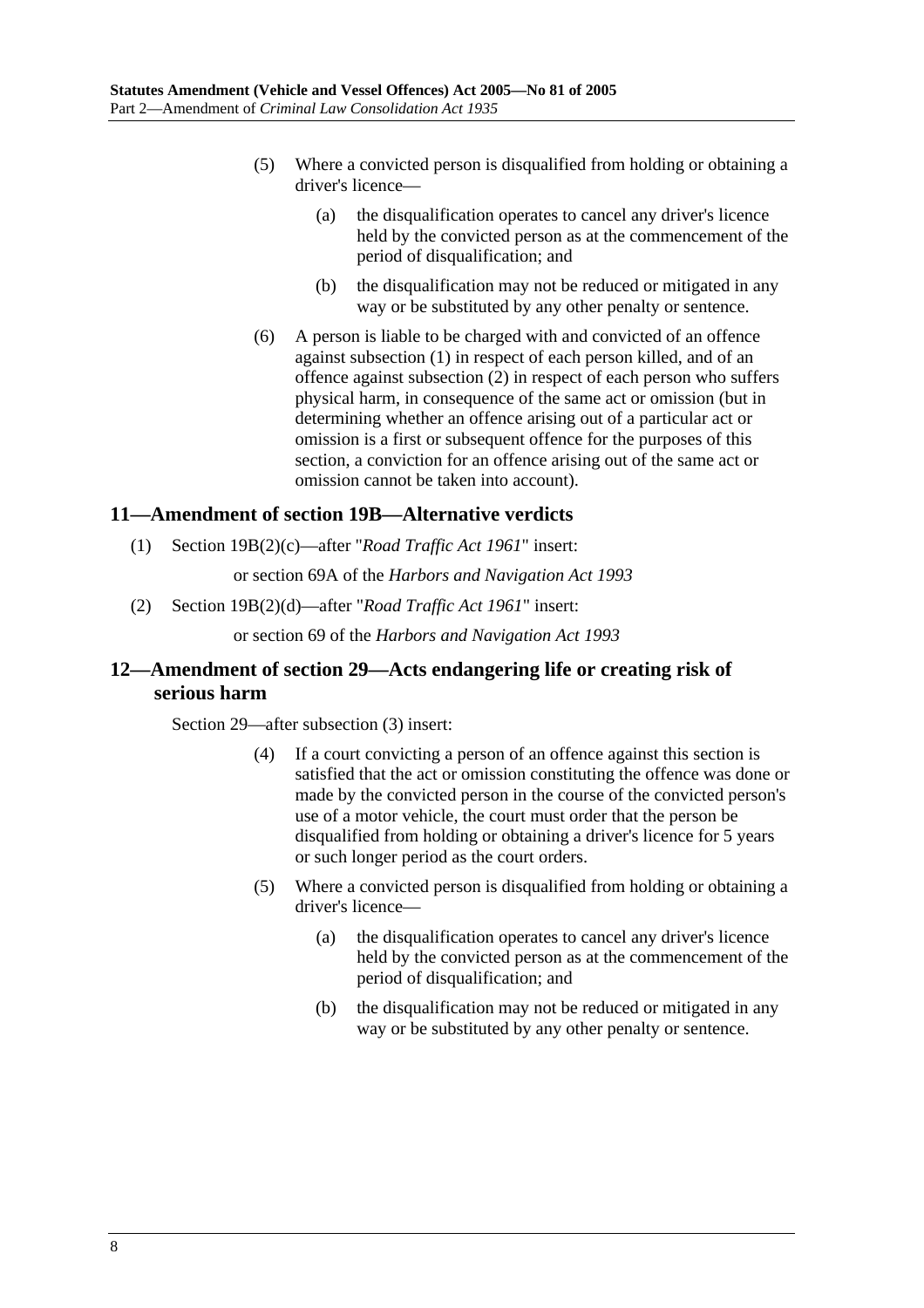## **Part 3—Amendment of** *Bail Act 1985*

### **13—Insertion of section 10A**

#### After section 10 insert:

#### **10A—Presumption against bail in certain cases**

- (1) Despite section 10, bail is not to be granted to a prescribed applicant unless the applicant establishes the existence of special circumstances justifying the applicant's release on bail.
- (2) In this section—

*prescribed applicant* means an applicant taken into custody in relation to any of the following offences if committed, or allegedly committed, by the applicant in the course of attempting to escape pursuit by a police officer or attempting to entice a police officer to engage in a pursuit:

- (a) an offence against section 13 of the *Criminal Law Consolidation Act 1935* in which the victim's death was caused by the applicant's use of a motor vehicle; or
- (b) an offence against section 19A of the *Criminal Law Consolidation Act 1935*; or
- (c) an offence against section 29 of the *Criminal Law Consolidation Act 1935* if the act or omission constituting the offence was done or made by the applicant in the course of the applicant's use of a motor vehicle.

## **Part 4—Amendment of** *Harbors and Navigation Act 1993*

## **14—Substitution of section 69**

Section 69—delete the section and substitute:

### **69—Careless operation of a vessel**

 (1) A person who operates a vessel without due care for the safety of any person or property is guilty of an offence.

Maximum penalty:

- (a) for an aggravated offence—12 months imprisonment; or
- (b) for any other offence—\$2 500.
- (2) For the purposes of this section, an aggravated offence is—
	- (a) an offence that caused the death of, or serious harm to, a person; or
	- (b) an offence committed in any of the following circumstances: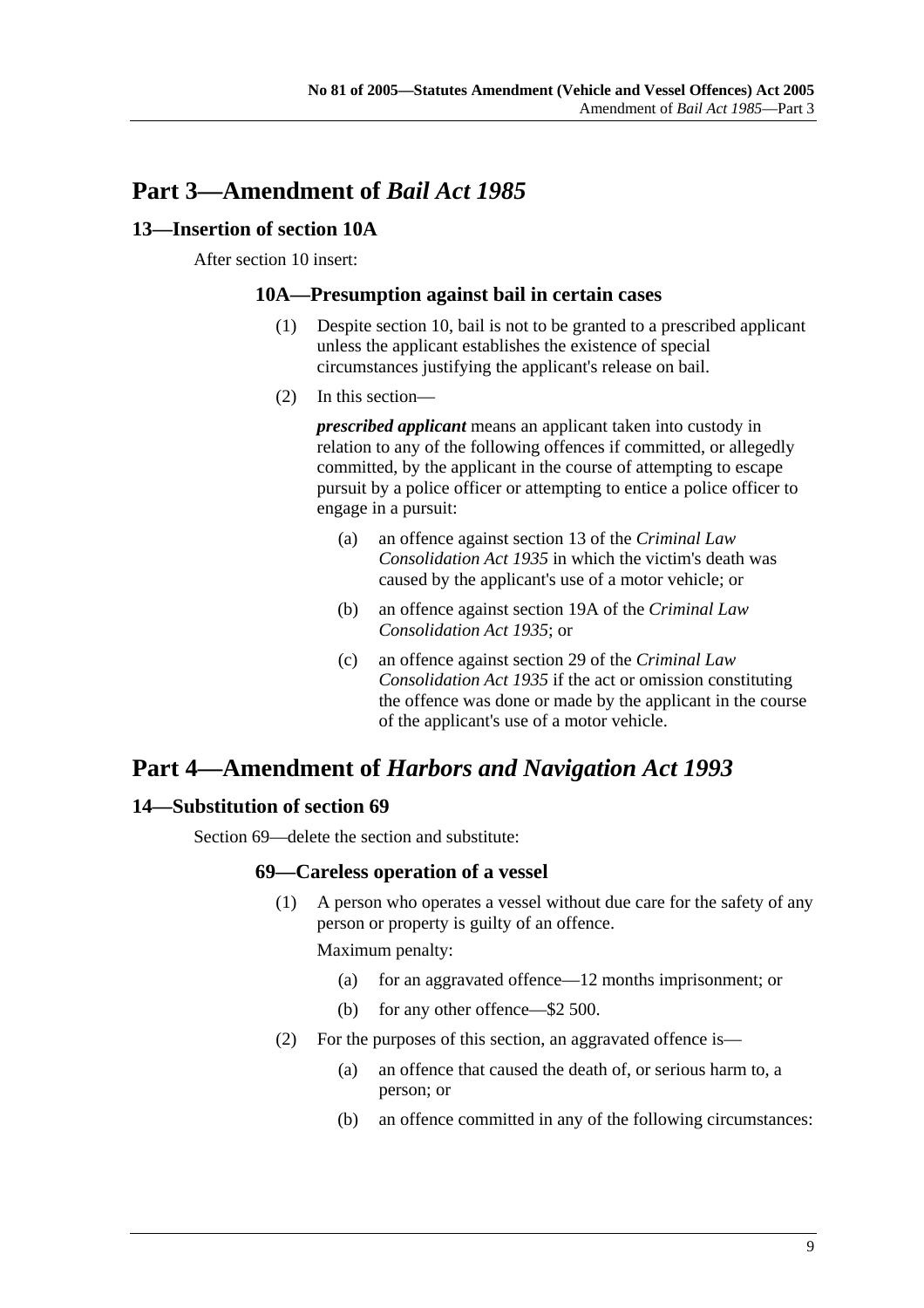- (i) the offender committed the offence while there was present in his or her blood a concentration of .08 grams or more of alcohol in 100 millilitres of blood;
- (ii) the offender was, at the time of the offence, operating the vessel in contravention of section 70(1).
- (3) If a person is charged with an aggravated offence against this section, the circumstances alleged to aggravate the offence must be stated in the instrument of charge.
- (4) In this section—

*serious harm* means—

- (a) harm that endangers, or is likely to endanger, a person's life; or
- (b) harm that consists of, or is likely to result in, loss of, or serious and protracted impairment of, a part of the body or a physical or mental function; or
- (c) harm that consists of, or is likely to result in, serious disfigurement.

#### **69A—Dangerous operation of a vessel**

A person who operates a vessel at a dangerous speed or in a dangerous manner is guilty of an offence.

Maximum penalty: Imprisonment for 2 years.

### **15—Amendment of section 71—Requirement to submit to alcotest or breath analysis**

Section 71(1)—delete "two hours" wherever occurring and substitute in each case:

8 hours

### **16—Amendment of section 73—Evidence**

Section 73(2a)—delete subsection (2a) and substitute:

- (2a) If, in any proceedings for an offence, it is proved—
	- (a) that the defendant—
		- (i) operated a vessel; or
		- (ii) was a member of the crew of a vessel that was being operated and was or ought to have been engaged in duties affecting the safe operation of the vessel; and
	- (b) that a concentration of alcohol was present in the defendant's blood at the time of a breath analysis performed within the period of 2 hours immediately following the conduct referred to in paragraph (a),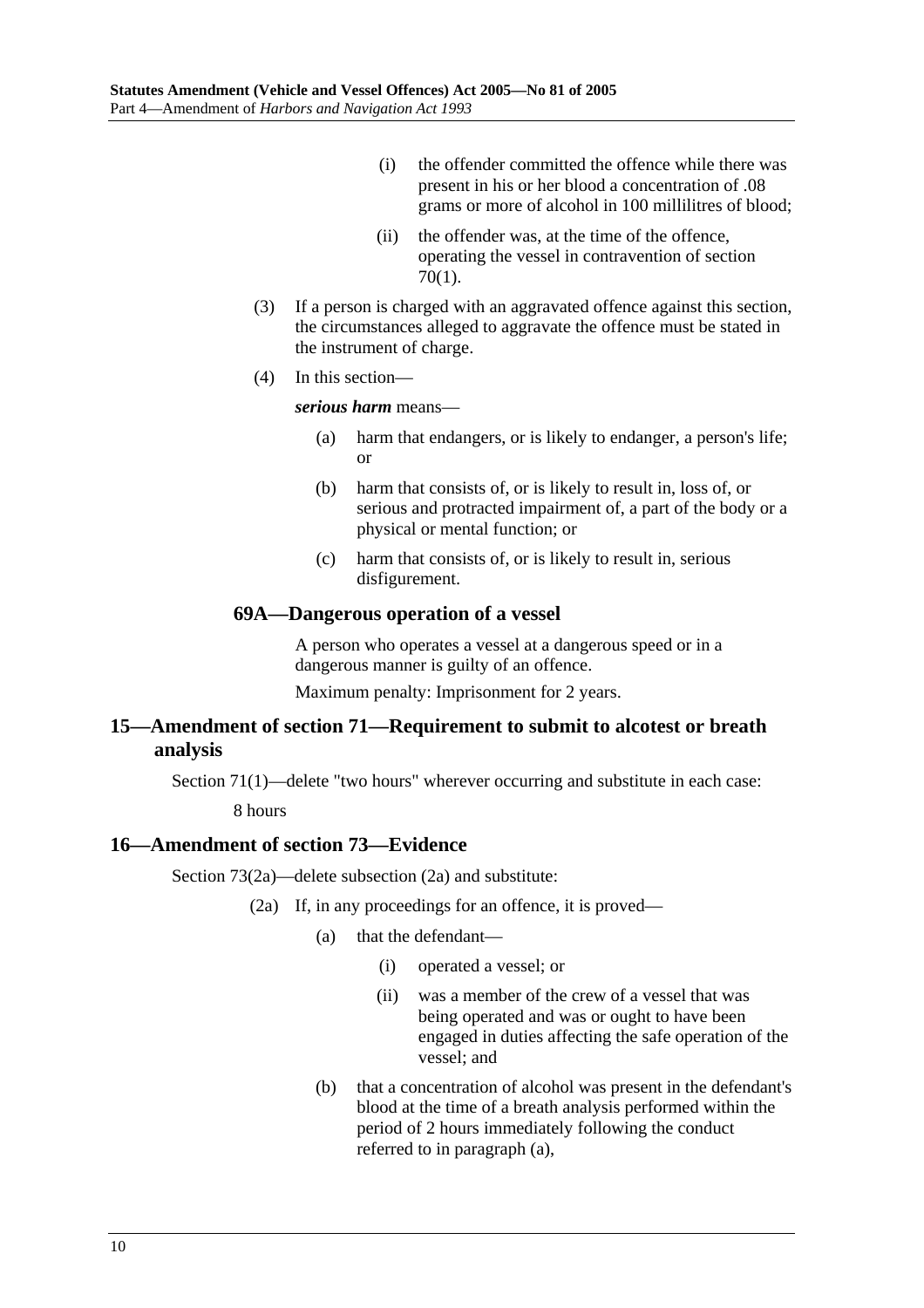it must be conclusively presumed that that concentration of alcohol was present in the defendant's blood at the time of the conduct referred to in paragraph (a).

## **17—Amendment of section 76—Duty to give assistance and provide particulars**

 (1) Section 76(1)—delete "it is the duty of a person who is in a position to do so to" and substitute:

a person who is in a position to do so must

(2) Section 76(1)—after subsection (1) insert:

Maximum penalty:

- (a) in the case of a person who was the operator of a vessel involved in the accident—imprisonment for 5 years;
- (b) in any other case—\$2 500.
- (3) Section 76(2)—delete "it is the duty of the person who was in charge of the vessel at the time of the accident to" and substitute:

the person who was in charge of the vessel at the time of the accident must

(4) Section 76(2)—after subsection (2) insert:

Maximum penalty: \$1 250.

(5) Section 76(3)—delete subsection (3)

## **Part 5—Amendment of** *Road Traffic Act 1961*

#### **18—Amendment of section 43—Duty to stop, give assistance and present to police where person killed or injured**

- (1) Section 43(1)—delete subsection (1) and substitute:
	- (1) The driver of a vehicle involved in an accident in which a person is killed or injured must—
		- (a) immediately after the accident—
			- (i) stop the vehicle; and
			- (ii) give all possible assistance; and
		- (b) not more than 90 minutes after the accident, present himself or herself to a member of the police force at the scene of the accident or at a police station for the purpose of providing particulars of the accident and submitting to any requirement to undergo a test relating to the presence of alcohol or a drug in his or her blood or oral fluid.

Penalty:

- (a) imprisonment for 5 years; and
- (b) disqualification from holding or obtaining a driver's licence for such period, being not less than 1 year, as the court thinks fit.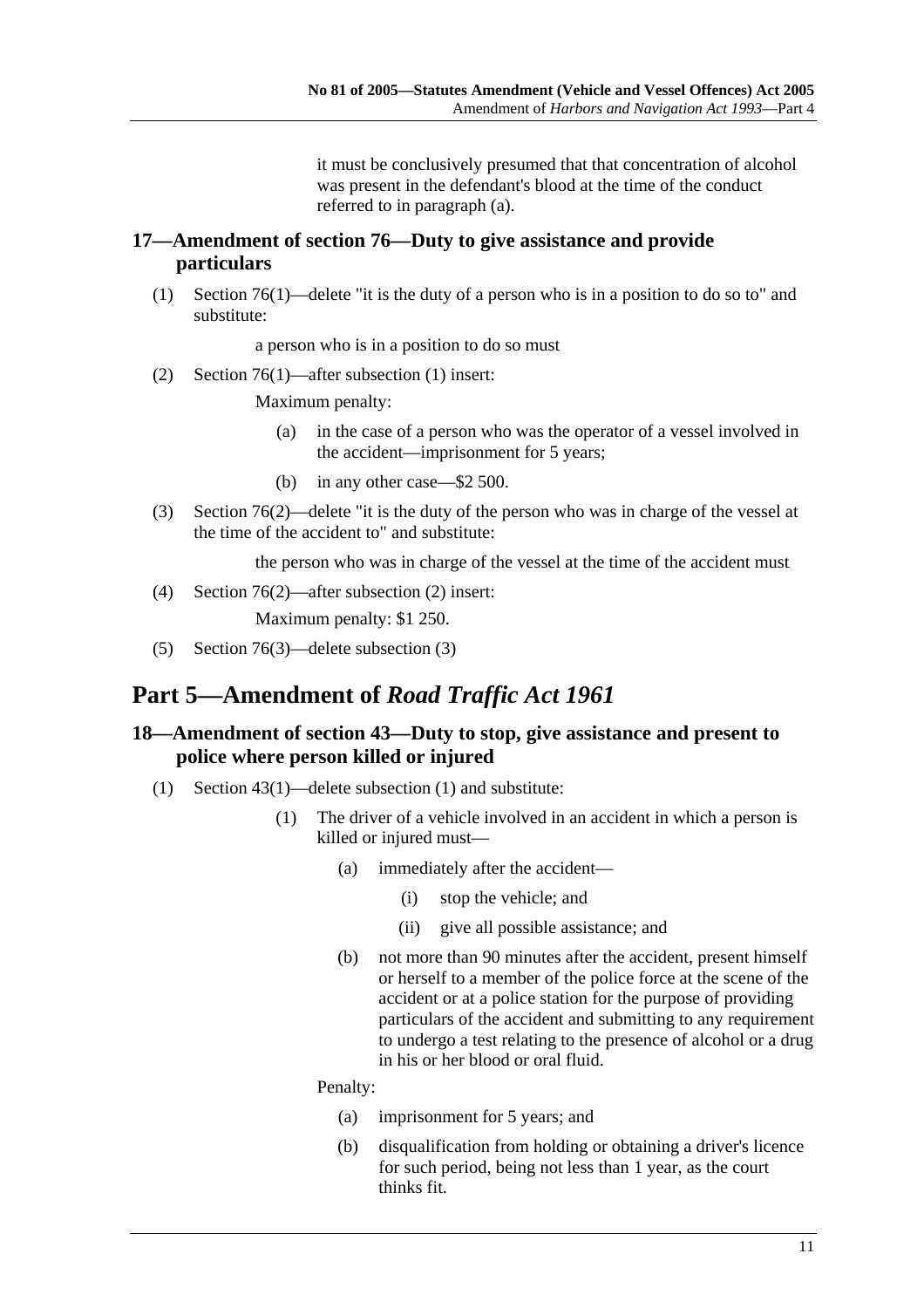- (2) Section 43(3)—delete subsection (3) and substitute:
	- (3) It is a defence to a charge of an offence against subsection (1) to prove that—
		- (a) the defendant was unaware that the accident had occurred and that the defendant's lack of awareness was reasonable in the circumstances; or
		- (b) in relation only to a failure to comply with subsection  $(1)(a)$ , the defendant—
			- (i) genuinely believed on reasonable grounds that compliance with subsection (1)(a) would endanger his or her physical safety, or the physical safety of another person; and
			- (ii) at the earliest opportunity notified police, ambulance or some other authority responsible for providing emergency services of the accident; or
		- (c) in relation only to a failure to comply with subsection  $(1)(b)$ , the defendant—
			- (i) had a reasonable excuse for the failure to comply; and
			- (ii) presented himself or herself to a member of the police force as soon as possible after the accident.

### **19—Amendment of section 45—Careless driving**

Section 45—after its present contents (now to be designated as subsection (1)) insert:

- (2) If a court convicts a person of an offence against this section that is an aggravated offence, the following provisions apply:
	- (a) the maximum penalty for the offence is 12 months imprisonment; and
	- (b) the court must order that the person be disqualified from holding or obtaining a driver's licence for such period, being not less than 6 months, as the court thinks fit; and
	- (c) the disqualification prescribed by paragraph (b) cannot be reduced or mitigated in any way or be substituted by any other penalty or sentence.
- (3) For the purposes of this section, an aggravated offence is—
	- (a) an offence that caused the death of, or serious harm to, a person; or
	- (b) an offence committed in any of the following circumstances:
		- (i) the offender committed the offence in the course of attempting to escape pursuit by a member of the police force;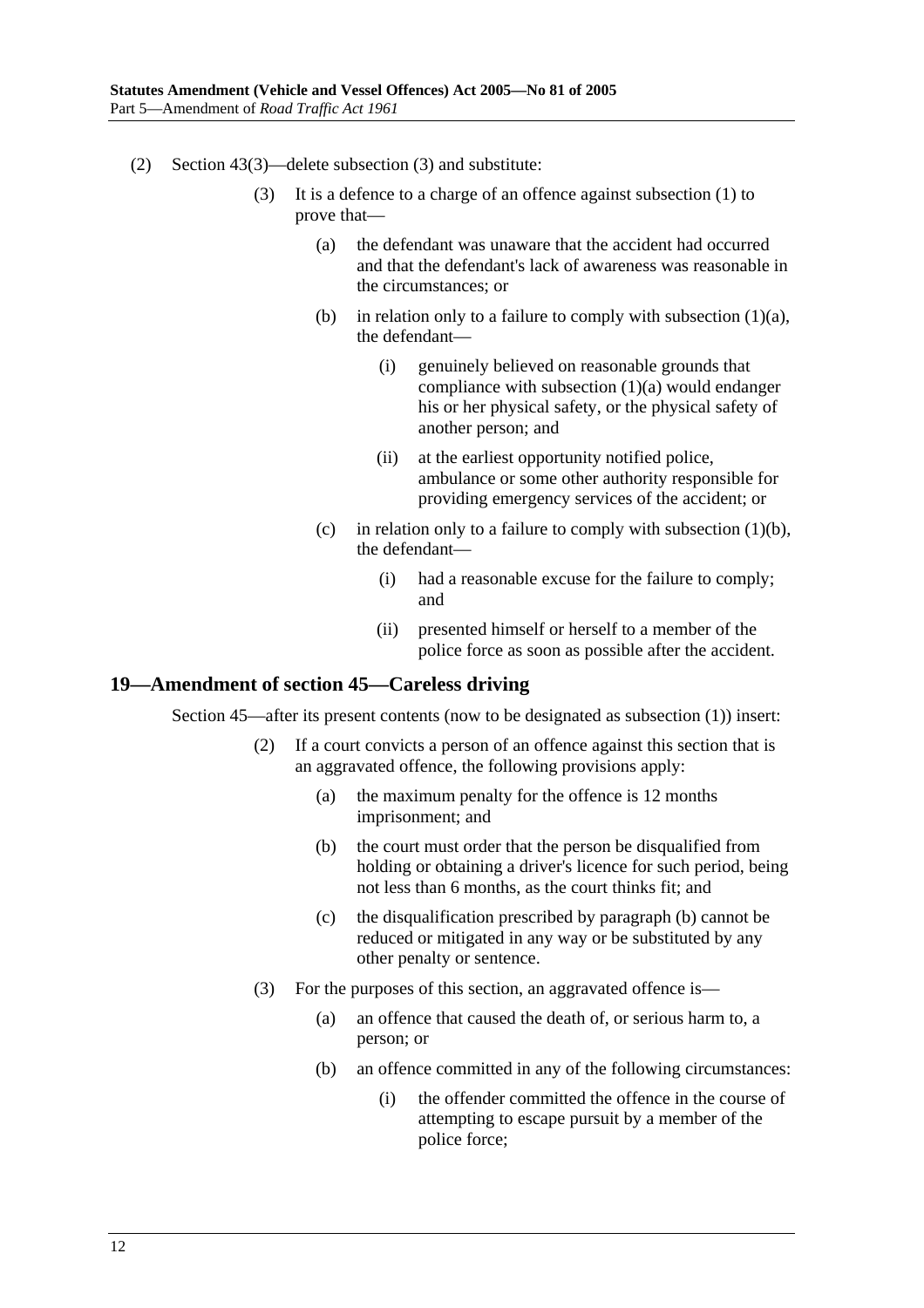- (ii) the offender was, at the time of the offence, driving a vehicle knowing that he or she was disqualified, under the law of this State or another State or Territory of the Commonwealth, from holding or obtaining a driver's licence or that his or her licence was suspended by notice given under this Act;
- (iii) the offender committed the offence while there was present in his or her blood a concentration of .08 grams or more of alcohol in 100 millilitres of blood;
- (iv) the offender was, at the time of the offence, driving a vehicle in contravention of section 45A or 47.
- (4) If a person is charged with an aggravated offence against this section, the circumstances alleged to aggravate the offence must be stated in the instrument of charge.
- (5) In this section—

*serious harm* means—

- (a) harm that endangers, or is likely to endanger, a person's life; or
- (b) harm that consists of, or is likely to result in, loss of, or serious and protracted impairment of, a part of the body or a physical or mental function; or
- (c) harm that consists of, or is likely to result in, serious disfigurement.

### **20—Amendment of section 46—Reckless and dangerous driving**

Section 46(1), penalty provision—delete the penalty provision and substitute: Penalty: Imprisonment for 2 years.

## **21—Amendment of section 47E—Police may require alcotest or breath analysis**

Section 47E(2b)—delete subsection (2b) and substitute:

 (2b) Without derogating from section 47DA or 47EA, an alcotest or breath analysis to which a person has been required to submit under subsection (1) may not be commenced more than 8 hours after the conduct of the person giving rise to the requirement.

## **22—Amendment of section 47EAA—Police may require drug screening test, oral fluid analysis and blood test**

Section 47EAA(5)—delete subsection (5) and substitute:

 (5) Without derogating from section 47DA or 47EA, a drug screening test, oral fluid analysis or blood test to which a person has been required to submit under this section may not be commenced more than 8 hours after the conduct of the person giving rise to the requirement that the person submit to the alcotest or breath analysis.